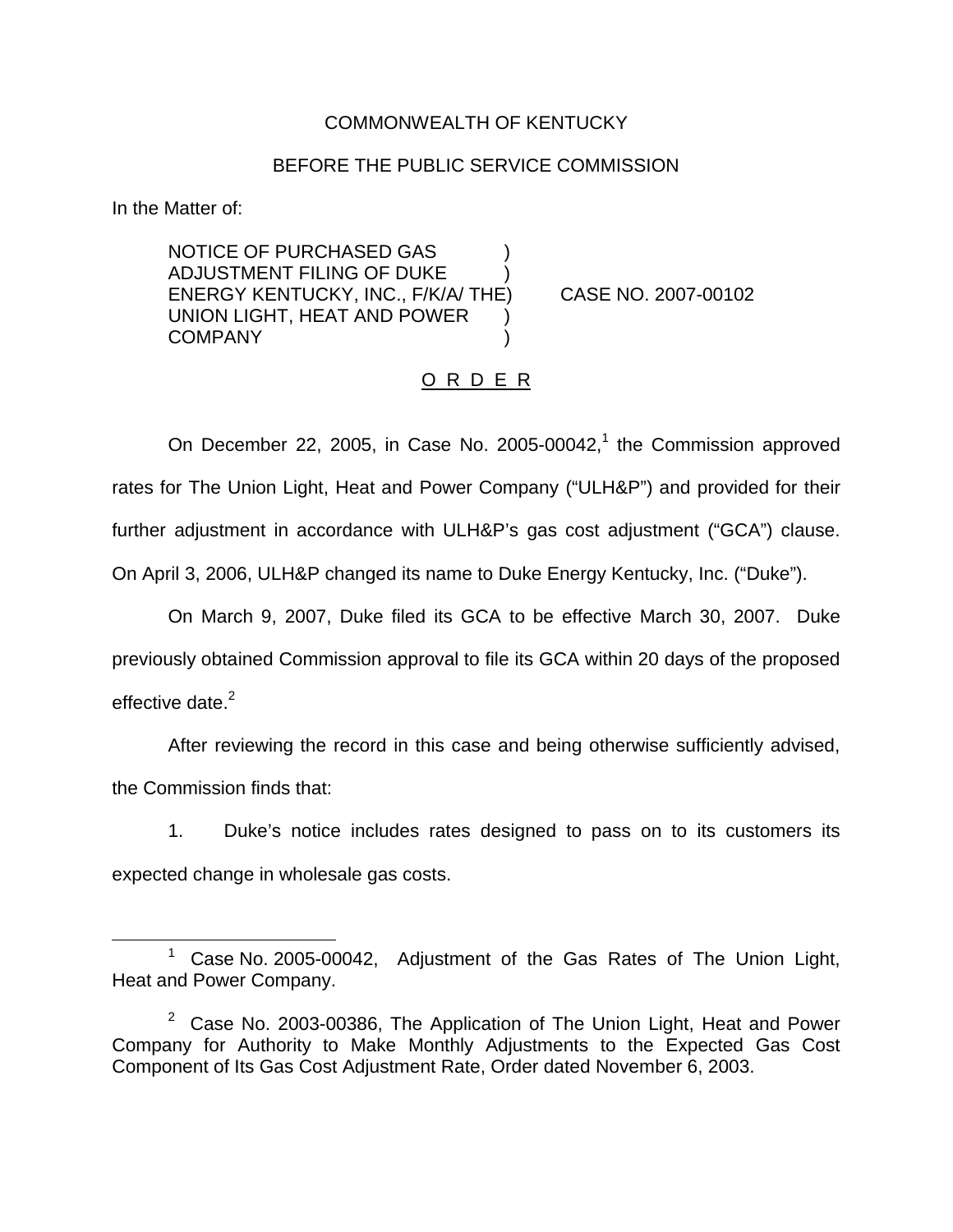2. Duke's expected gas cost ("EGC") is \$8.653 per Mcf, which is a decrease of 56.7 cents per Mcf from its previous EGC of \$9.220.

3. Duke's notice sets out no current refund adjustment ("RA"). Duke's notice sets out a total RA of (.2) cent per Mcf, which is no change from its previous total RA.

4. Duke's notice sets out a current quarter actual adjustment ("AA") of 53 cents per Mcf. Duke's notice sets out a total AA of 12.6 cents per Mcf, which is no change from its previous total AA.

5. Duke's notice sets out a current quarter balancing adjustment ("BA") of (.4) cent per Mcf. Duke's notice sets out a total BA of .5 cent per Mcf, which is no change from its previous total BA.

6. Duke's gas cost recovery rate ("GCR") is \$8.782 per Mcf, which is a decrease of 56.7 cents per Mcf from its previous GCR of \$9.349.

7. The rates in the Appendix to this Order are fair, just, and reasonable, and should be approved for final meter readings by Duke on and after March 30, 2007.

IT IS THEREFORE ORDERED that:

1. The rates in the Appendix to this Order are approved for final meter readings on and after March 30, 2007.

2. Within 20 days from the date of this Order, Duke shall file with the Commission its revised tariffs setting out the rates authorized herein.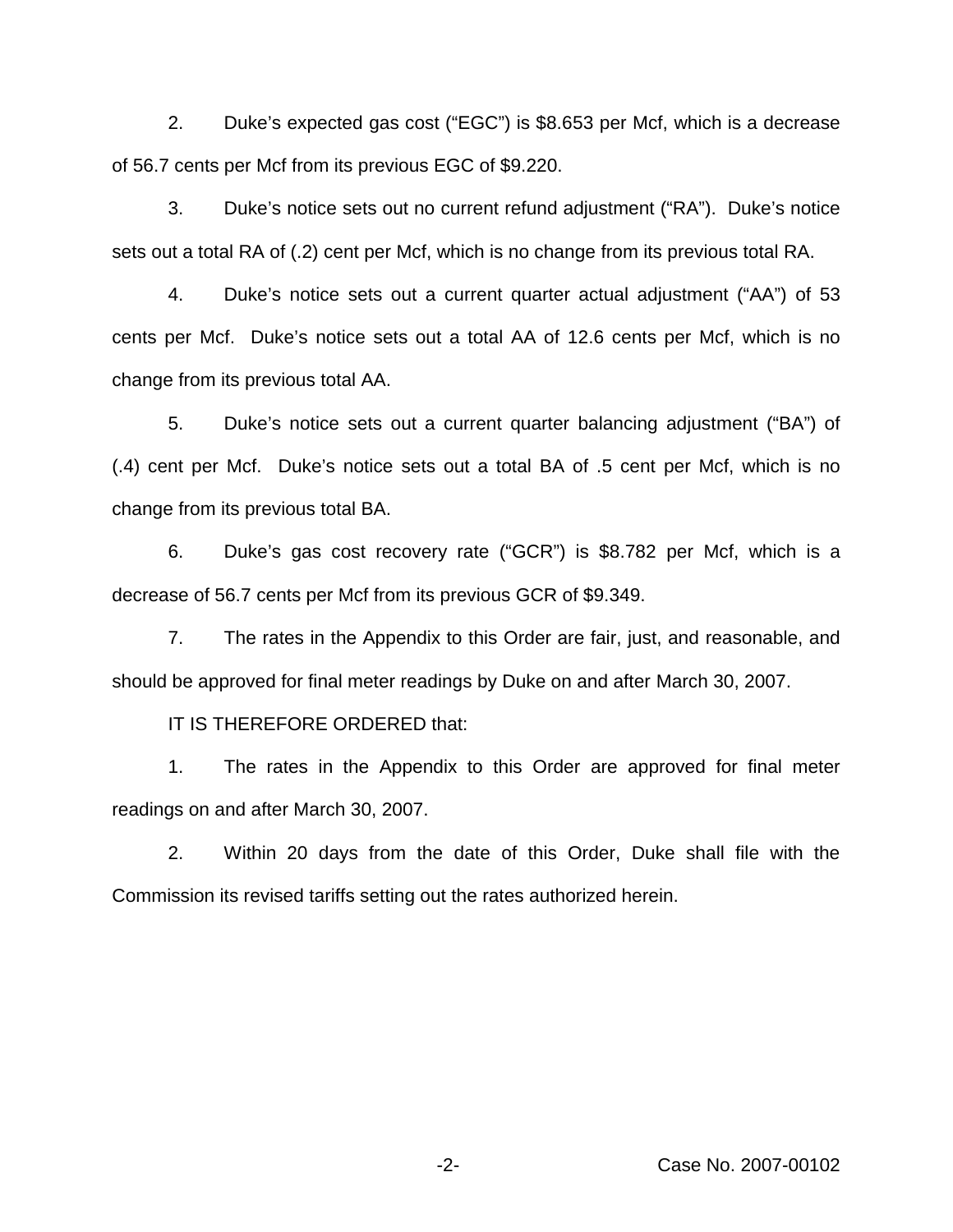Done at Frankfort, Kentucky, this 27<sup>th</sup> day of March, 2007.

By the Commission

ATTEST:

**Executive Director** 

Case No. 2007-00102